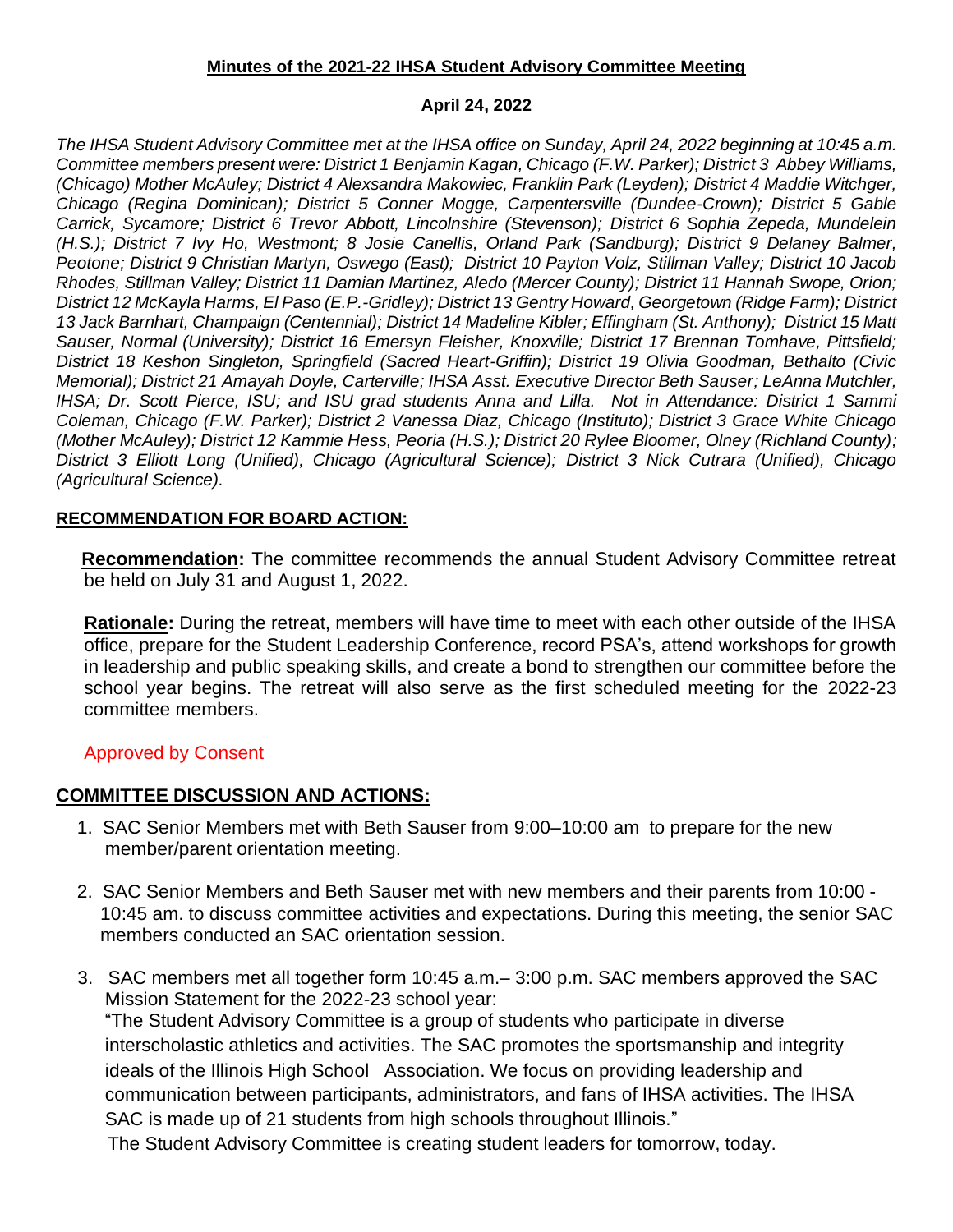- 4. The committee reviewed details of the NFHS National Student Leadership Summit:
	- a. July 18, 19, and 20, 2022
	- b. SAC attendance is optional
	- c. Online application is due May 6, 2022
	- d. Pick up and drop off at the IHSA office or in Champaign
- 5. SAC members approved the SAC Member Requirements for the 2022 -23 school year.

| <b>Offense</b>                                                   | <b>Consequence</b>        |
|------------------------------------------------------------------|---------------------------|
| Miss 1 meeting                                                   | Warning                   |
| Miss 2 meetings                                                  | <b>Dismissal from SAC</b> |
| Serious School Violation, Suspension etc.                        | Review and vote by SAC    |
|                                                                  | members                   |
| Sport/Activity ejection                                          | Case by case review       |
| Substance abuse or break a law                                   | Immediate dismissal       |
| Members who do not serve on at least 1 State Final Sportsmanship | Dismissal from SAC        |
| Committee per year                                               |                           |

- 6. Dr. Scott Pierce, from Illinois State University, two ISU graduate students, and Beth Sauser conducted breakout sessions throughout the day.
	- a. SAC Focus Group
	- b. Leadership Development Workshop,
	- c. IHSA SAC
- 7. The senior members lead multiple ice breaker or group activities throughout the meeting.
- 8. The committee would like to continue to collaborate with the SOILL-YAC on another leadership project during the 2022-23 school year.
- 9. **Small Project Groups** Bold name denotes group liaison and coordinator

### Northwest:

District 5 Gable Carrick, Sycamore District 6 Sophia Zepeda, Mundelein (HS) **District 7 Ivy Ho, Westmont** District 9 Christian Martyn, Oswego (East) District 10 Jacob Rhodes, Stillman Valley

### Northeast:

District 1 Benjamin Kagan, Chicago (F.W. Parker) District 2 Vanessa Diaz, Chicago (Instituto) District 3 Abbey Williams, Chicago (Mother McAuley) District 3 Nick Cutrara/Elliot Long, Chi. (Ag Science) District 4 Maddie Witchger, Wilmette (Reg. Dominican) **District 8 Josie Canellis, Orland Park (Sandburg)**

### Central:

District 11 Hannah Swopes, Orion District 12 McKayla Harms, El Paso (E.P.-Gridley) District 13 Jake Barnhart, Champaign (Centennial) **District 15 Matt Sauser, Normal (University)** District 16 Emersyn Fleisher, Knoxville District 18 Keshon Singleton, Springfield (SHG)

### South:

District 14 Madeline Kibler, Effingham (St. Anthony) District 17 Brennan Tomhave, Pittsfield District 19 Olivia Goodman, Bethalto (Civic Memorial) District 20 Rylee Bloomer, Olney (Richland County) **District 21 Amayah Doyle, Carterville**

### 10. **2022 – 2023 Meeting Dates:**

| Sunday, April 24, 2022                        | Meeting @ IHSA Office                              | 10:00 am $-$ 3:00 pm                 |
|-----------------------------------------------|----------------------------------------------------|--------------------------------------|
| Mon – Wed, July $18 - 20$<br>Indianapolis, IN | NFHS National Student Leadership Summit (optional) |                                      |
| Sunday, July 31, 2022                         | SAC Retreat @ IHSA Office                          | $3:00 \text{ pm} - 10:00 \text{ pm}$ |